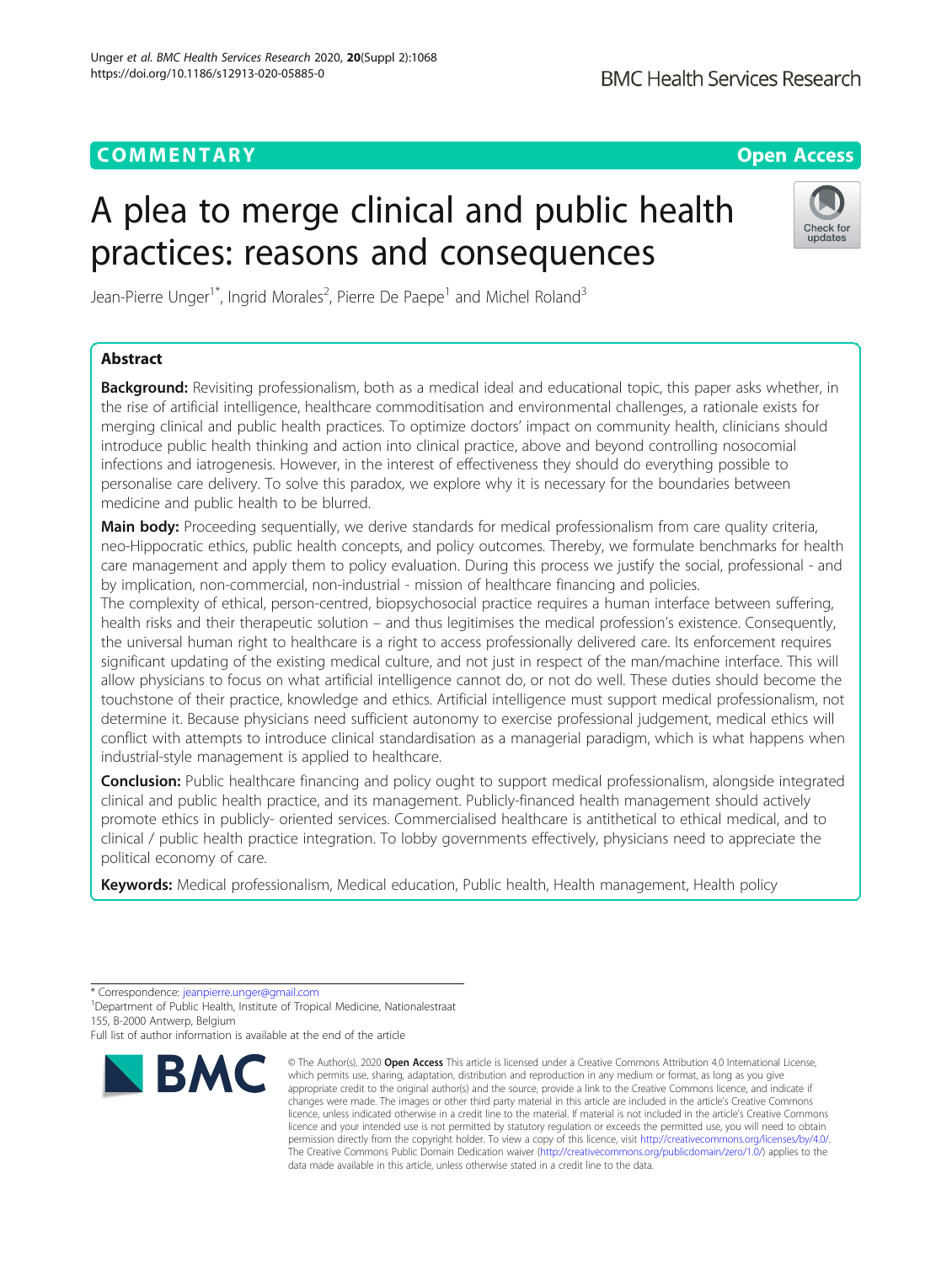## Background

Accessing professionally delivered health care throughout the full spectrum of individual health care services, from general practitioners (GPs) to university teaching hospitals may be considered a universal human right on the grounds that denying care of this nature amounts to inflicting avoidable suffering, anxiety, and death.

Physicians are especially important in the process of delivering this public duty that is, as duty bearers of this right. To reduce mortality that is amenable to care, they can and ought to contribute to improvements in care quality and accessibility, both in family practice and in hospital medicine:

- GPs are expected to synthesise the patient's ecobiopsychosocial condition, negotiate with her/him about therapeutic and preventive options<sup>1</sup> (as per the concepts of person-centred care), as well as facilitate care activities delivered by an interprofessional team.
- Hospital specialists ought to treat the most at-risk patients (where detected by GPs or with emergency condition). As shown in LMICs, GPs and first line health services lose credibility when referred patients cannot easily access hospital services.

Medical professionalism reduces mortality amenable to care and is therefore a key determinant of life expectancy. In East and West Germany, for example, 50–60% and 30–40%, respectively, of the improvements in life expectancy registered in the 1980s were attributable to the health care received [\[1](#page-9-0)]. 15.6 million excess deaths from 61 conditions occurred in LMIC in 2016 compared with corresponding mortality from a reference group of 23 high-income countries with strong universal health coverage and good health outcomes. After excluding deaths that could be prevented through public health measures, 55% of excess deaths would have responded to the benefits of health care (either due to receipt of poor-quality care or non-utilisation of health care) [[2\]](#page-9-0).

Cultures are made of values, viewpoints that structure knowledge and of the validation of these viewpoints. Professional cultures also include gestures, actions and skills. From a functionalist perspective, medical cultures were designed to promote empathy, reflection, and knowledge transmission and to protect the patient from physicians' self-serving interests.

Medical cultures and ethics can be seen as inherited wealth that has taken centuries to mature. This wealth

was transmitted from generation to generation through education and socialisation, both verbally and by demonstration. In the best cases, this transmission was tailored to the individual physician to enhance her/his effectiveness while building upon his/her personal competencies. To survive down the millennia, Hippocratic ethics had to be updated repeatedly to adjust to technical, sociocultural, and political changes [\[3](#page-9-0)]. In this series, we propose to use the appellation neo-Hippocratic medical ethics to describe practice that is based on the values of "non-maleficence, beneficence, autonomy, and justice … the reference tetrad par excellence that physicians and ethicists use to resolve ethical dilemmas. " [\[4](#page-9-0)] The distributive dimension that the quest for 'justice' in making clinical and public health decisions appends to the traditional Hippocratic ethics justifies its 'neo-'prefix.

## Why should the physicians' culture evolve today?

Medical culture ought to contribute to a radical change of course in medicine and public health practice.

a. Health systems have a responsibility to make sure that medical ethics properly informs the universal right to care, for example, by creating incentives for doctors to provide consistent communication with all their patients [[5\]](#page-9-0). Unfortunately, the commoditisation of healthcare delivery; the advent of commercialised, clinical artificial intelligence; the professionals' consumerist culture; and the spread of for-profit health financing have all hindered ethical medical practice, with consequences of epidemiological and demographic magnitude. For example,

d. Finally, consider sex-selective abortion, a problem revealed by Amartya Sen. A 2005 study estimated that over 90 million females were

<sup>&</sup>lt;sup>1</sup>Clinical conducts involve decisions regarding diagnosis, treatment, prevention, utilisation of healthcare services and lifestyle

recommendations (life habits, work, diet, exercise, drinking, smoking, etc.).

a. In a 2014 Tanzanian study, C-section complications accounted for 13% of maternal deaths (95% confidence interval 6.4–23) [[6\]](#page-9-0). This iatrogenesis rises as the rate of caesarean section increases. UNICEF and the World Health Organisation guidelines in 1997 stated that the maximum acceptable rate of C-sections should be 15% [\[7\]](#page-9-0). Today, the optimum should be limited to 19% [[8](#page-10-0)]. However, C-section rates were 40.5% in Latin America and the Caribbean region, 32.3% in North America, and 25% in Europe in 2014 [[9\]](#page-10-0).

b. Late diagnosis and multi-resistant tuberculosis in LMICs have long been known to arise from poor access to care and unethical medical practices [\[10\]](#page-10-0). Physicians tend to treat defaulter tracing and bacilloscopy, rather than X-rays diagnosis, as opportunity costs. This is especially true in vulnerable settings such as slums, where TB prevalence is at its highest due to malnutrition, crowded living conditions and AIDS. This issue concerns the 2.1 billion people who were surviving on less than US\$3.10 a day in 2012 [\[11\]](#page-10-0).

c. Maternal mortality has repeatedly been shown to be dependent on skilled birth attendance. What the wealth of "respectful maternity initiatives" reveals in low-income countries (LICs) is that a level of disrespect, verbal abuse and violence practised by some professionals may be such that fear is an obstacle to skilled birth attendance.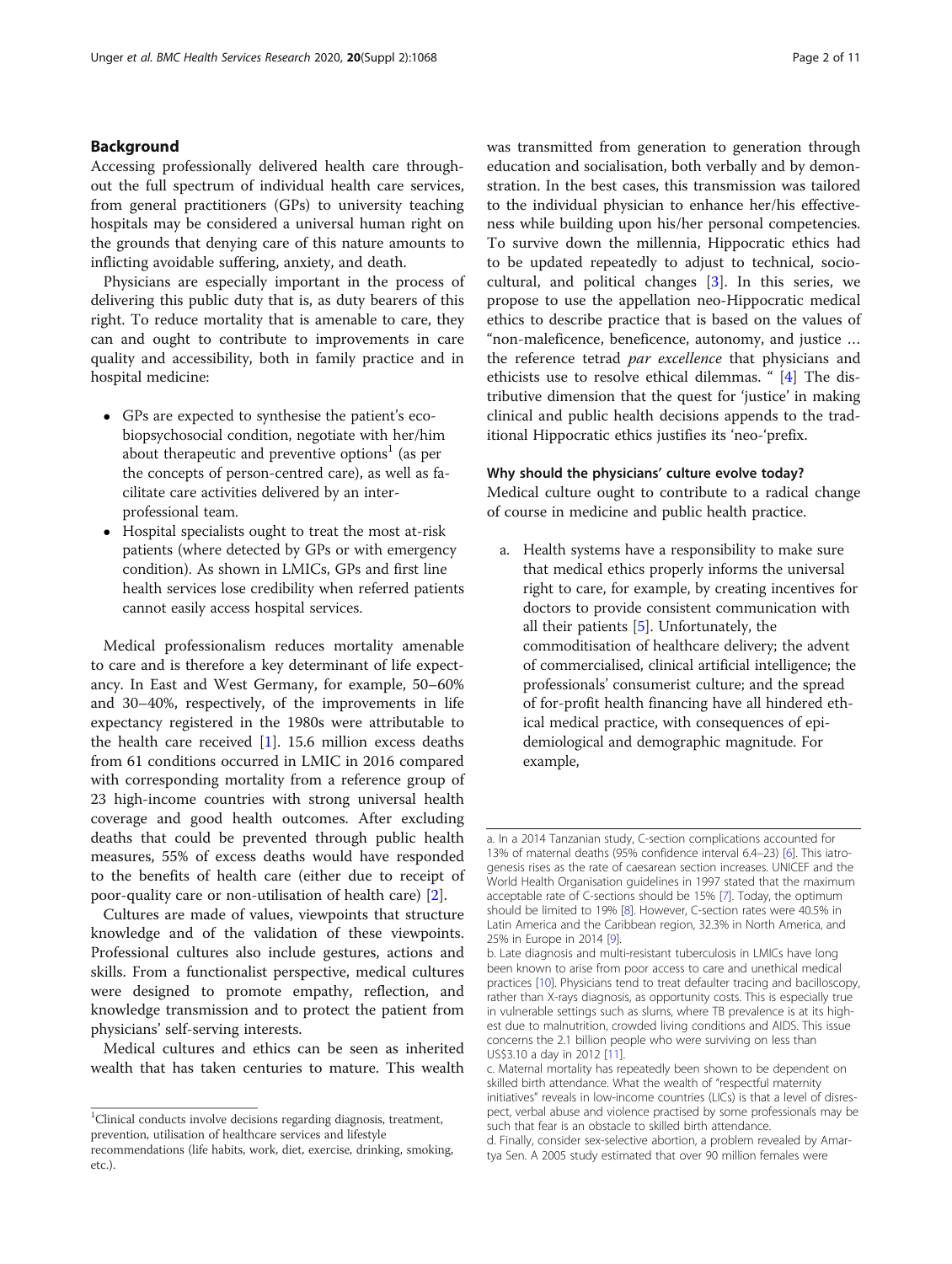## Why should the physicians' culture evolve today? (Continued)

missing from the expected population in Afghanistan, Bangladesh, China, India, Pakistan, South Korea, and Taiwan [\[12\]](#page-10-0). In 2010, another study (which also included Bangladesh, Pakistan, China, and India) put this number at slightly less than 38 million [[13](#page-10-0)]. Though at variance, these data reveal the demographic magnitude of a clearly medicalethical-induced problem.

- b. A cultural evolution is needed to tackle the existential (technical, financial and commercial) challenges to the physicians' professionalism:
	- Our era is one of healthcare commoditization. However, the asymmetry that distinguishes a care-giving health professional from a suffering, vulnerable person receiving care could be argued to be the greatest found in any professional practice (lawyers aside). According to neoclassical economics, this should make medical practice, and health care delivery in general, the worst candidate for marketing.
	- Governments often underpay physicians and health professionals in public hospitals, thereby accelerating their exodus to parallel private care systems. This, in turn, results in commercial competition, which leads these economic actors to maximise the financial return on their investments in medical practice. In the U.S., the law even establishes a "legally binding fiduciary duty to maximise shareholder profits for the corporation" (Werbel and Carter [\[14\]](#page-10-0), cited by D. Stuckler [\[15\]](#page-10-0)).
	- The industry generates profits from medical practice while contracting with and directing physicians, at the same time standardising healthcare delivery within narrow confines. Private insurances and governments encourage the industrial-style management of health services (even within public service). The industry competes with doctors for government health funds, whilst investments in new medical technology compete with physicians' wages.
	- Medical culture should strive to strengthen inter-professional teams and the doctors' ability to lead them. This, contrasts with tendency to de-medicalisation aided and abetted by profitdriven health management. Transferring tasks to nurses could be said to be abusive when the nurses are not properly trained, supervised, and evaluated and their tasks are not properly organised. This occurs when health management is targeted solely or principally at controlling costs. On top of this, AI clinical solutions are being

promoted to replace human clinical decisionmaking - helping to trigger "a crisis in evidencebased medicine" [[16](#page-10-0)].

Notice that AI requires a lot of quantitative information and clear algorithm. It makes thus a useful contribution to regulating fluid balance in intensive care units, for example, but it adds little to clinical decisionmaking in general practice, where diseases are often seen in early stage, the information available is merely qualitative, and decisions are more complex, because they are highly contextual. Historically, expert systems were initially created to be operated in internal medicine, but they have never been used outside of specific clinical situations. Today, most practical applications are still in their infancy and should be explored and further developed [\[17\]](#page-10-0). Radiology is the specialty that has benefited most from advances in AI. Computer-assisted diagnosis of screening mammograms is a valuable example. Recent research in radiology has succeeded in making pneumonia diagnosed by machines more accurate than by humans. In oncology, a computer has recently been able to analyse cat scan images to assess the effectiveness of immunotherapy. Telemedicine makes it possible to monitor a number of parameters (heart rate, sleep level, ECG), with the help of AI, and to communicate information to the doctor in the event of an emergency.

- c. Clinicians should be more involved in health management. A study in the UK found that they were the best hospital managers [[18\]](#page-10-0). One possible reason is that, to be effective, health management needs to be intimately connected to clinical work.
- d. To the extent that they finance healthcare systems, societies are entitled to expect that clinicians also play a role in preventing (new) public health epidemics, from obesity to burnout, caused by factors ranging from endocrine disruptors to opioids.<sup>2</sup> Unfortunately, with implications for continuing professional development, ecosystems shaken by industrialisation, are deteriorating so rapidly that doctors' related knowledge could quickly become out-of-date.
- e. At the same time, public health physicians should seek to individualise the delivery of public health programmes at the patient level because, in order to be acceptable, effective, and efficient [\[19,](#page-10-0) [20](#page-10-0)]. Procedures with a strong preventive component (such as TB, AIDS and antenatal consultations

<sup>&</sup>lt;sup>2</sup>Lack of access to hospital care is a co-factor in opioid mortality, because GPs must then manage pain without being able to influence its aetiology. It is an epidemics co-factor whose importance deserves to be better studied.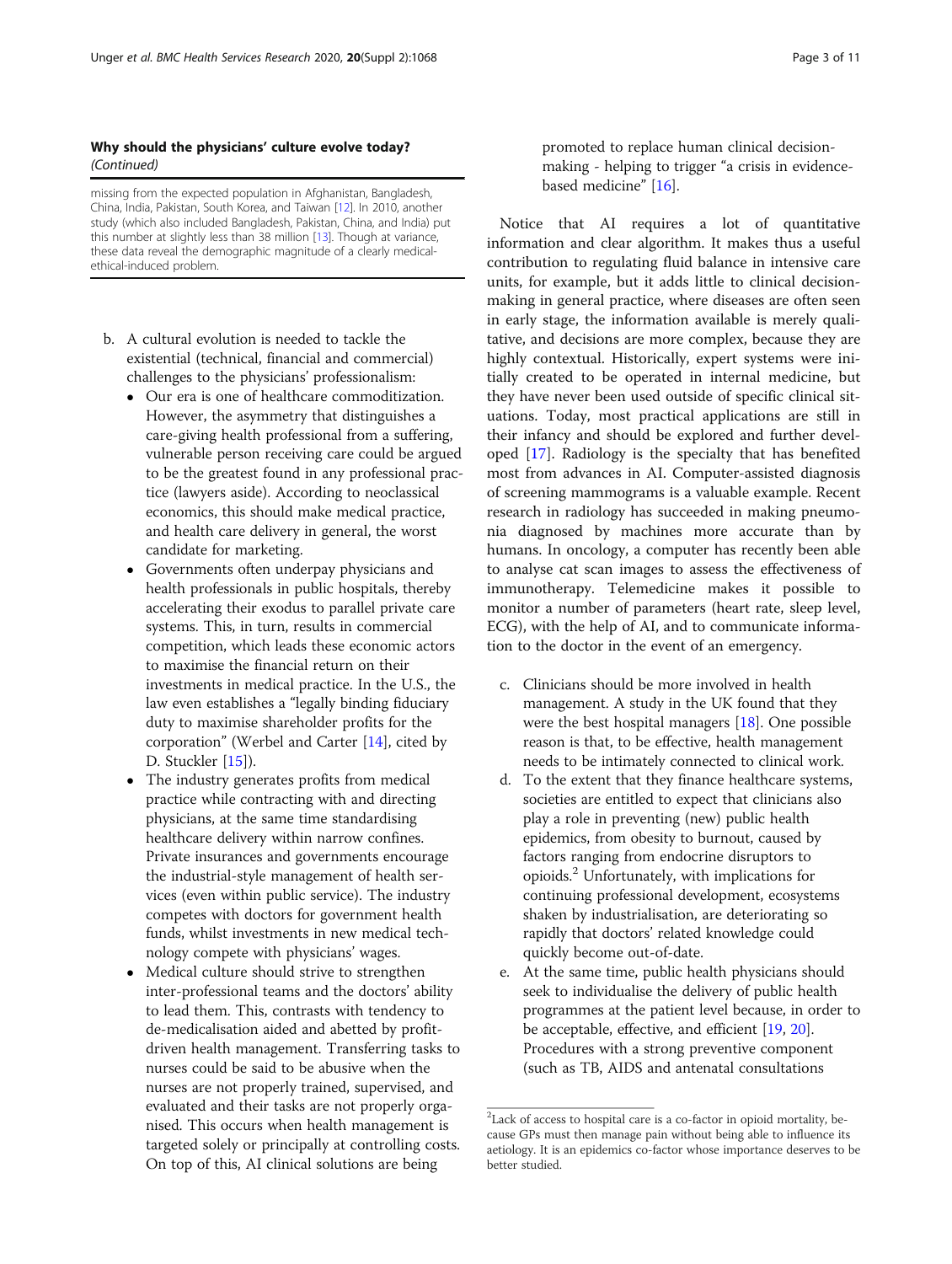alongside under-five and geriatric clinics) ought to be tailored to personal, eco-biopsychosocial risks. This gives physicians an important role in shielding quality of care from the widespread menace of clinical hyper-standardisation and hyper-specialisation in public health programmes. In itself, this is a reason for governments to refrain from demedicalising public health programmes and international aid.

This article was written for serious consideration by individual practitioners, doctors' associations, medical faculties and schools of public health. From a normative perspective, it examines that part of the medical (clinical and public health) culture that cannot be addressed by clinical epidemiology and artificial intelligence (AI) and so justify the existence of a human, professional interface in care, healing, prevention and palliation. Hopefully, this exercise will also have relevance for the enhanced professionalism of nurses, physiotherapists, psychologists, dentists, and social workers. While this series as a whole analyses the physician's mission, status, activities and constraints in the early twenty-first century, this first paper offers doctors a conceptual framework to optimise their impact on population/community health whilst they strive to personalise the clinical conduct of each patient's care (in line with biopsychosocial and person-centred care delivery concerns). In dissecting medical professionalism, this first paper attempts to place the physician's guiding values within an environment characterized by heightened tensions between the State, the market, and professional organisations.

The authors expound upon why medical professionalism is essential for population health today and how such practices needs to change in order to remain so, while examining that part of the doctor's remit that AI does not do or does not do well. The article then provides general guidelines for a joint medical-public health practice and charts the implications of these ideas for ethics, knowledge, education and research, management, financing, and policy.

In addressing professionalism as a medical ideal, an academic programme, and a subject of (continuing) education, this introductory paper studies:

- How medical cultures should evolve in order to adjust to contextual contemporary risks and meet environmental challenges;
- How health policy and management can contribute to, or degrade the professional culture necessary for modern medical practice; and
- What the role exists for public health science in professional healthcare practice.

While answering these questions, this paper aims to define the conditions required for the continued existence of a medical profession promoting moral enterprise at its core.<sup>4</sup>

## Main text

Benchmarks and standards for contemporary medical, professional practice

## The challenges of contemporary medical professionalism posed by over-standardised clinical decision-making and artificial intelligence

Currently, AI applied to medicine cannot meet the following quality of care requirements:

- Weighing ethical standards in clinical decisionmaking, because this also entails philosophical reasoning;
- Delivering eco-biopsychosocial care, because combining health promotion, prevention, curative care, and, in particular, psychological therapy, (and tailoring them to the individual,) is not an exercise suitable for algorithms and standardisation;
- c. Avoiding the medicalisation of non-medical issues, because [[21](#page-10-0)], clinically, this is a biopsychosocial decision and collectively, a political and social one.
- d. Negotiating clinical decisions with the patient and her/his family, in line with person-centred care because agreeing on therapeutic objectives and conduct (in the framework of goal-oriented care) [[22\]](#page-10-0) entails mutual adjustment, egalitarian roles and non-verbal communication [\[23\]](#page-10-0);
- Using evidence-based medicine (EBM) clinical guidelines critically and creatively, because conflicts of interest among experts often plague clinical guideline design and simultaneous treatment of multiple diseases strains their straightforward implementation [\[16,](#page-10-0) [24\]](#page-10-0);
- Acquiring and improving manual, technical, behavioural, and communication skills, because their effective transmission assumes actual physical demonstration and supervised practice;
- Delivering continuous care to ensure that patients complete their treatment or actually use the referral hospitals, because defaulter tracing systems must be complemented by effective doctor-patient dialogue;
- Leading an inter-professional team, because leadership requires motivational skills and sensitivity to local cultural norms.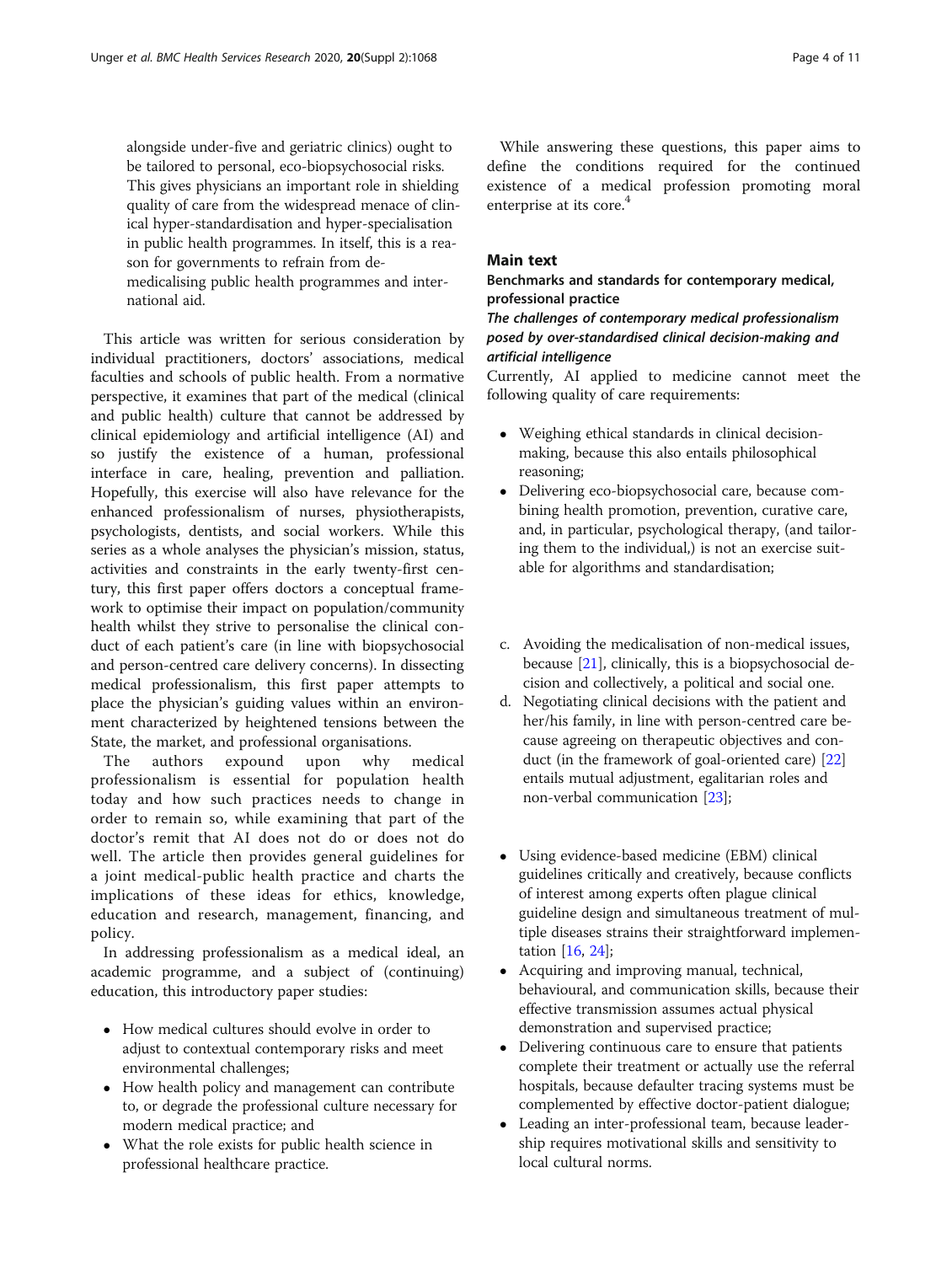- Coordinating health care across institutional divides, because that requires negotiation between, among others, GPs and hospital specialists;
- Improving health services' organisation, because creativity is needed to derive managerial priorities from critical clinical incidents including, for example, "near misses";
- Collectively developing professional know-how adapted to local epidemiology, because predictive values of signs and lab tests depend on disease prevalence and patients' mixes that aren't available to AI designers.
- Reflecting on personal clinical performance to achieve lifelong improvements in providing high quality care, because this exercise applies to all the above-listed domains, and is an insightful process.

The complexity of these tasks justifies the need for a human interface between suffering and health risks on the one hand and their therapeutic and/or prophylactic solution on the other, and mandates that this agent be a high-level, perceptive professional.

Consequently,

- To protect and advance medical professionalism in the modern world, the medical culture should embrace the tasks that AI does not do well (including knowledge and ethics] and thus be a priority for health management, policy, medical education, and research;
- AI ought to be designed and used to support the medical profession and not the reverse. For this, practicing physicians must be included in the development and evaluation processes of AI tools.
- Public health and health management sciences should focus on the delivery of eco-biopsychosocial, person-centred and continuous care; on professional, personal development, on teamwork organisation; on care coordination; on knowledge management and in particular on the prudent use of evidencebased medicine.

Since physicians need to tackle individual and collective health problems simultaneously, our analysis has focused on one important aspect of contemporary medical professionalism, namely, the integration of clinical medicine and public health medicine in practice and theory. Notice that each article in this series addresses a different aspect of this topic.

## The quality of health care builds on human emotions and sentience

Professional empathy (compassion) is based on a process whereby physicians relate the patient's suffering, lifegoals, risks, and eco-biopsychosocial condition to their own life experiences.

Most medical tasks require the empathy on the part of the physician because, to comply with prescribed treatments, follow lifestyle advice, and use recommended services, patients must be intimately convinced of their relevance and potential effectiveness. That is why doctors and patients need to discuss, negotiate and agree on the determinants of the patient's suffering and nature of the risks entailed, as endorsed by the person-centred care delivery concept [\[25\]](#page-10-0).

In general, the same rules ought to apply to negotiating public health programmes with individual communities. But these programmes, that typically carry risks for some in the community and benefits for others are, in general, much more complex. Discussing them in detail is therefore beyond the scope of this paper.

In conducting such negotiations, doctors need to act with self-effacement for the following reasons:

- Professional ethical tenets may be in conflict with each other and these contradictions may give rise to self-serving interests. Without a clear ethical standpoint, physicians tend to react to opposing quality of care considerations, such as a patient's autonomy and security, or between treatment effectiveness and efficiency, according to distinctly unprofessional considerations, such as whether the patient is rich or not, to optimise their income [[25](#page-10-0)].
- Regulation and control have severe limitations when it comes to healthcare, especially when personal decisions, made in private, are at play [\[26,](#page-10-0) [27\]](#page-10-0).

In medicine, exercising empathy and compassion frequently depends on working conditions and income, although less than one might think. In fact, money may even degrade empathy when

- Delivery of care is conceived as commercial transactions since such a commercial relationship assumes the doctor's negative, pecuniary identification with her/his patient: the more money the patient-buyer loses, the more the doctor-seller wins; and
- Clinical decisions are linked to the physicians' material income – for example the (managed care) 'pay-for-performance' technique widely in use in HMOs and PPOs – because it focuses the doctors' attention on the financial aspects of clinical practice.

This does not mean that physicians should not be adequately paid, but rather that health policies ought to minimise financial incentives in clinical decision-making. They should also make explicit as to how they will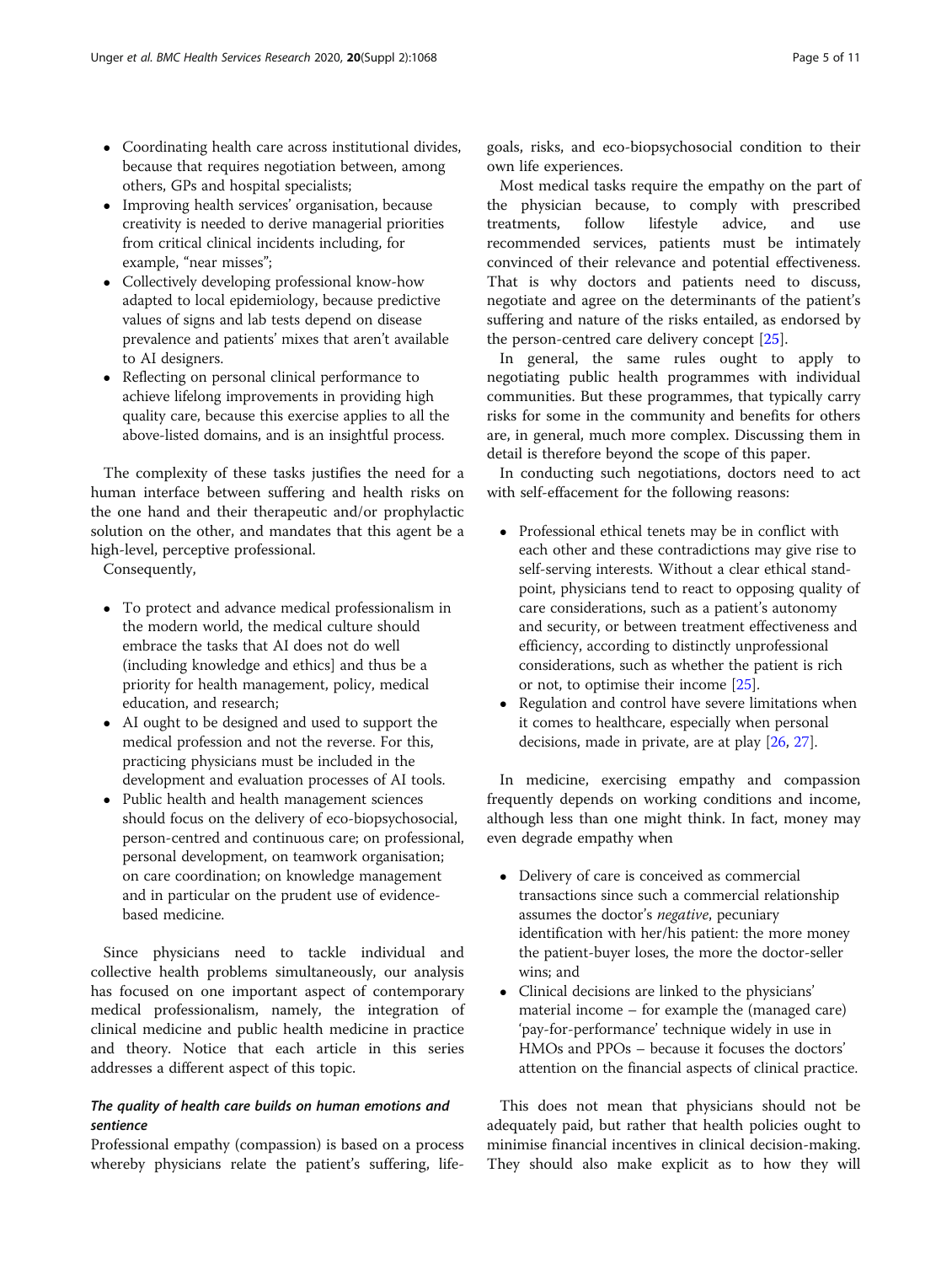enhance the physicians' propensity to altruism – their human, socially [\[28](#page-10-0)] and genetically [[29,](#page-10-0) [30](#page-10-0)] determined altruism.

When invited to list intangible incentives, physicians point to having sufficient time for discussion with colleagues and patients, professional autonomy, teamwork, intellectual progress, or social recognition, but tend to forget professional ethics. They should not. If treating medical ethics as an incentive is indeed counterintuitive, (because, being a feature of quality care, ethics is an output and not an input in healthcare delivery) the assimilation of ethical norms and the adoption of social values can be [[31\]](#page-10-0), and must become central factor in physicians' motivation and behaviour.

That emotions and ethical considerations are conditions for quality of care has structural implications for medical and public health education, management and policy. It is a proposition that is discussed in various points in this paper.

## How can doctors best adopt a jointly, clinical/public health practice?

Firstly, doctors shouldn't act as economic agents - since the Hippocratic oath is incompatible with neoclassical economics:

- Doctors should enter the patient's house solely for the good of the patient. All Hippocratic oath versions include an altruistic benevolence tenet that assumes the physician's 'selflessness', 'disinterest' or 'self-effacement'.
- By contrast, methodological individualism justifies commercial medical practice by hypothesising that humans are beings who generally make rational decisions to optimise their benefit/utility. That they are incompletely informed and restrained in making rational choices (that is, limited by the tractability of the decision problem, the cognitive limitations of the mind, and the time available to make the decision), as the neoclassical economists admit, does not change the case.

Secondly, alongside clinical duties, doctors (sometimes in managerial positions) can build and lead teamwork; reflect on practice; contribute behavioural models and promote their colleagues' professional motivation; coach, educate, train; improve the organisation of their health services; coordinate and evaluate health care; contribute to disease and health risk control; do operational research; and lobby for appropriate health policy design. And, in community-oriented health centres, they can be involved in primary care practices. When physicians inter-relate this to their clinical or disease control practice, they also use their knowledge and experience fully

to optimise their impact on the environment. In such a role, doctors could be called "manager-physicians". Although the term manager is traditionally reserved for persons entrusted with decision-making aimed at achieving their institutions' predetermined goals most efficiently, our proposed definition assumes that professional ethics should prevail over institutional missions in the doctors' mind [[32\]](#page-10-0).

In fact, any doctor

- *can* adopt the role of "manager-physician" provided that s/he is motivated. This is a rewarding role provided education, research, and good management are professionally valued.
- *should* adopt this role because the opportunity cost of not adopting it can be measured in terms of avoidable suffering and mortality [\[33\]](#page-10-0).

Doctors ought thus to become "manager-physicians" independently of, or prior to, the adoption of ad hoc institutional policies, without having necessarily been commissioned to act as such: for the sake of a professional ethic designed to optimise doctors' impact on community health.

## Knowledge and ethics for integrated medical/public health practices

Over the past 50 years, European policies often encouraged clinicians to introduce interventions that result in collective, positive health spin-offs. These include

- Prescribing antibiotics wisely to reduce nosocomial infections and resistance in hospitals;
- Interpreting lab tests and imaging with semiquantitative assessment of predictive values [[34\]](#page-10-0);
- Shortening the 'doctor's delay', <sup>3</sup> for example in diagnosing resurgent infectious diseases or in early detection and optimal management of pregnancy bleeding, or of adolescent mental conditions.

To optimise their positive impact on population health, clinicians should systematically broaden their role in the prevention of environmental risks,<sup>4</sup> diseasespecific prevention, health education, communityoriented medical practice and health services organisation.

<sup>&</sup>lt;sup>3</sup>Patient delay refers to the number of days between the onset of symptoms and the first consultation with a physician. Doctor delay represents the number of days between the first consultation with the doctor and the initiation of a treatment.

<sup>4</sup> Among others, the term 'eco-biopsychosocial care' implicitly reveals the essential continuity of curative and preventive care concepts.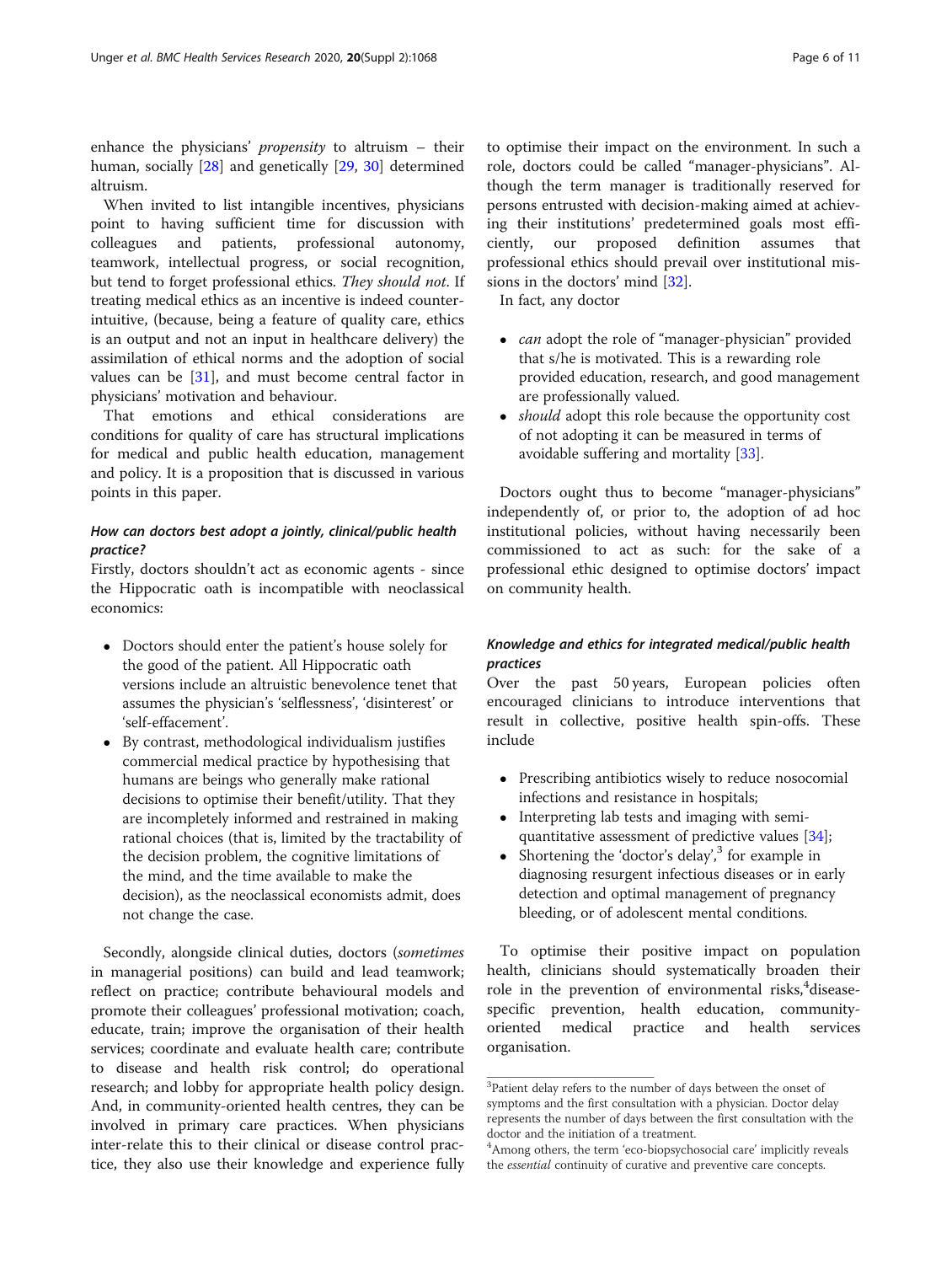Admittedly, this integrated clinical practice carries a (manageable) risk. While European public health specialists have generally designed disease control programmes incorporated in medical practice in such a way that it protects quality of care, these priorities were not passed on to international cooperation activities in LMICs [\[20\]](#page-10-0). The result was large-scale, catastrophic consequences for access to care and its quality [\[35\]](#page-10-0). For example, the cooperation agencies set up regional supervisory structures specific to each disease control programme (tuberculosis, AIDS, malaria, maternal health, etc.). In the case of public sector in sub-Saharan Africa, professionals were held accountable to a number of specialised supervisors who each saw only the value of their own programme - to the detriment of a primary health care view including the bio-psychosocial quality of medical care.

Integrated clinical/public health practices call for a new epistemological approach to medical knowledge in order to optimise the impact of clinicians on community health while delivering individualised treatments - and symmetrically, to optimise the impact of public health physicians (and programmes) on individual and family health [\[36](#page-10-0)]. This goes for medical ethics: clinical and public health ethics should be merged because medical practice should focus on 'joined-up' clinical and public health values [[33\]](#page-10-0).

Integrated, medical knowledge and ethics is not only coherent science but also professional because ecobiopsychosocial, person-centred clinical decisions, communication, manual and behavioural skills, reflectivity, provider's personal development and morals are not easy to standardise but typically situational.

## Strengthening professional ethics in health systems

Physicians face ethical issues every day: in simply deciding on a lab test (where to determine the cut-off between false positives and false negatives), on the use of medical equipment, or whether and to whom to refer a patient. In striking a balance between their clinical, conviction ethics and managerial, responsibility ethics, physicians, need guidance on ethical clinical decisionmaking. They need a theory of human resource management designed to promote professionals' intangible motivations, empathy, and self-effacement which are otherwise part of a physician's personal history, genetics, identity [\[37](#page-10-0)]; prevailing social values and health systems characteristics.

Specifically, such theory would aim to equip physicians who are in managerial and educational functions with psychological guidance to strengthen ethical, medical practice in their hospital or health centre; it would highlight policies that are supportive to this endeavour; and analyse manager-physicians' needs to promote self-effacement and compassion, I.e.

- A 'hardware' that permits human interaction, for example; teamwork, coaching or technical supervision. Notice that to support more intense personal interactions, some health care service structures favour dialogue and cooperation more than others [[38,](#page-10-0) [39](#page-10-0)].
- A 'software', that is to say an interaction model conceived to understand the psychology rooting ethical medical behaviour. The mechanisms that provide the psychic energy to forgo material benefits in clinical decision making link the selfinterpretation of the physician's biography (sometimes called 'role identity'), his/her (political, philosophical, cultural, religious, etc.) belonging identities, and professional identity.

Some benchmark examples of healthcare management that supports medical professionalism and ethics follow:

- Treating physicians, health professionals, and interprofessional teams not just as the objects of health development strategies, but also their subjects. This is why physicians and health professionals must comanage non-commercial health services.
- Addressing physicians' intangible motivations, above and beyond resolving the tension between effectiveness and efficiency that is inherent in any production process: in particular, physicians must be able to decide on the weighting of the quality of care criteria they use in each individual clinical situation.
- Viewing physicians' personal progress as a health system output and not merely an input to the quality of care. Health services must aim to develop medical professionalism for the physician's selfesteem and self-realisation.
- Managing professional knowledge, its development and transmission as an organisational priority. In practice, health services shouldn't focus only on scientific excellence, but also on professional excellence e.g. skills, problem solving capacity and ethics.
- In respect of continuous medical education, this has to involve the transmission of a professional culture in order to advance personal development, rather than merely transmitting competencies.
- Involving health services inter-disciplinary training and education.
- Promoting professional ethics, for example, with ad-hoc inter-professional team debates, clinical case reviews and bottom-up strategies in health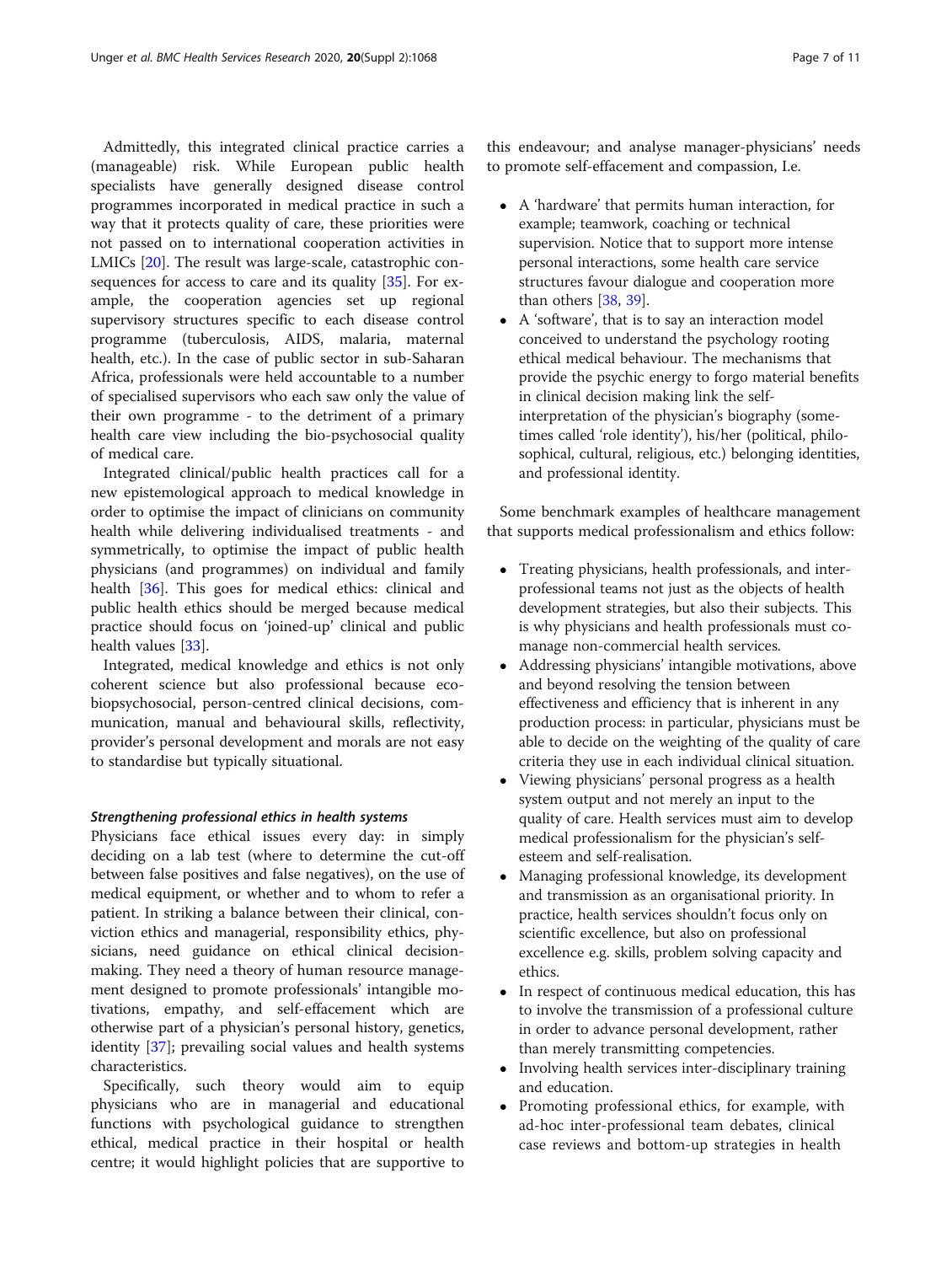services, e.g. care coordination and promotion of professionals' reflectivity.

- Accepting sufficient variability in the implementation of clinical guidelines [[40](#page-10-0)], for example, with opposable decisions: in the French health system, clinical guidelines define what is forbidden in contrast to "command and control" regulations in the UK NHS, where guidelines define what must be done in defined clinical situations.
- Shifting from a disease-oriented paradigm to a clinical 'goal-oriented' paradigm, where therapeutic priorities are defined jointly by the doctor and the patient. Goal-oriented decision making is especially important in patients with multi-morbidity, where the multiplicity of problems to be solved and the potential contradictions existing between their solutions make considering 'least worse' scenarios inevitable [\[24\]](#page-10-0).
- Promoting health services system-level thinking, leadership and management. For example patients' utilization of health services ought to be planned; services should ensure that patients can access the referral structure; services ought to make certain that clinical information accompanies patients through their care journey and the decentralised use of medical technology and drugs should be optimised.

Health and research policies thus ought to recognise the essential difference between the industrial/ commercial (generic) and the "bespoke" (or "customtailored"), professional/social management of health services:

- The former aims to standardize production processes, thanks to the intervention of high-level technicians, which allows the delegation of tasks to machines and low-skilled workers, and at the end of the day, savings and gains.
- The latter manages production processes as craftsmanship, by which each product care is unique by its eco-biopsychosocial characteristics and the possibility of being negotiated between the doctor and his patient. Such 'bespoke' management aims as a priority to improve the professionalism of caregivers, their intangible motivation to practice ethically, their knowledge and their personal development.

The industrial management of health services ought to be banned out of respect for the interpersonal nature of doctor-patient relationships, and the idiosyncrasy of professional development even if the quest for efficiency also features the 'bespoke management'.

## Medical heuristics: professional vs. scientific knowledge discovery

Professional knowledge aims to reduce uncertainty in decision-making, increase efficiency in action, relevance in evaluation; stimulate reflexivity; and require the practice to meet ethical standards. Heuristics is defined as any approach to problem solving, learning, or discovery employing a practical methodology that is not guaranteed to be optimal but sufficient for immediate objectives. The heuristic peculiarities of research aimed at discovering new professional knowledge in clinical medicine, public health and health care management distinguish professional medical research from scientific research. Sadly, the latter has completely supplanted the former [[41\]](#page-10-0).

Caring (and educating) are idiosyncratic, value-based, person-to-person processes that largely elude probabilistic methodologies. Biomedical sciences largely ignore the implementation of clinical decisions, which are only included within an articulated knowledge system such as (clinical) epidemiology, when the decisions studied can be standardised. For their part, social sciences reach their limits here: descriptive, interpretative methods cannot inform the quality of gestures and speech nor the management of the patient's suffering and risks in what each of them are, in themselves, unique. Medical, professional research is normative in that it is intended to yield knowledge that is to be given as advice. Without intending to provide advice, the scientific data and descriptions that the researcher publishes offer only random guidance to the practitioner and their relevance is entirely dependent on the any similarities between the environment of the authors and the reader. Strategies are action models to improve clinical and public health practice. They are multi-resource and multi-stage in essence. Action learning and action-research are necessary to conceive, develop and lead them because their very complexity makes trial and error necessary. The validation of a strategy requires repeated experience and its reproducibility assumes a correlation of the environment, which is why the research must sufficiently describe it. To participate to medical action-research, the investigator needs professional proficiency – a requirement that is often difficult in academic settings.

Criteria to assess the relevance of publicly funded medical (clinical and public health) research can be derived from the differences identified between professionally - targeted, and scientific medical research. First, participatory action-research is a research methodology necessary to validate professional knowledge about medical, clinical or public health practice. To support such research, professional teaching methods entail, among other requisites, demonstrations, rotations and/ or coaching. Then, with consequences for the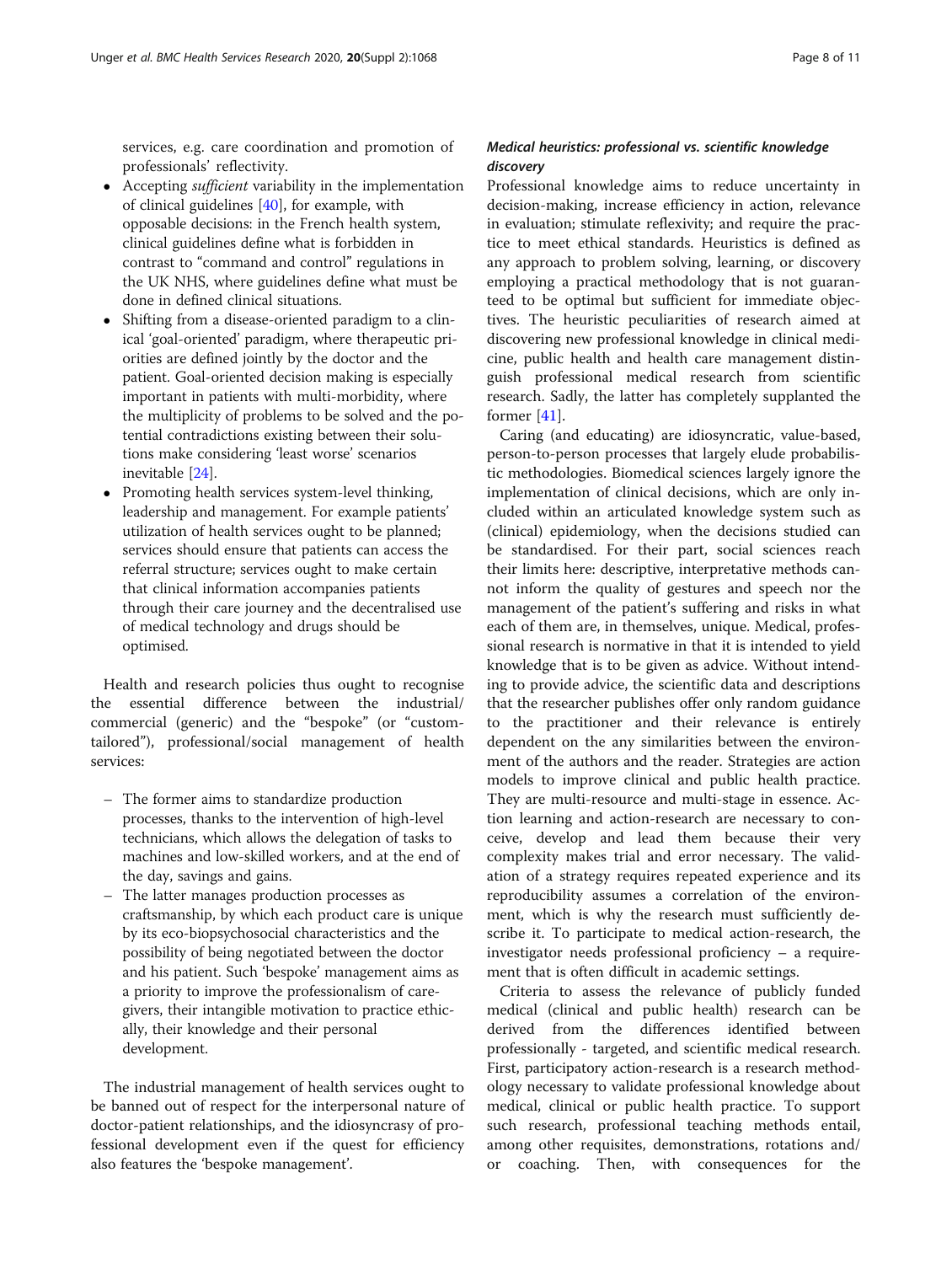development of academic careers and their knowledge content, professional experience ought to be treated as an essential pre-condition for researching clinical, management and public health practice. This is because researchers must be able to identify objectives relevant to professional practice and have sufficient professional credibility to introduce changes within their healthcare organization.

## Health systems and policy research: objectives, methods and results in health care market evaluation

Since 1980, the commoditization of health care represents the paradigm of health systems reform. The impact of these reforms on healthcare and professional culture and status has been massive [\[42](#page-10-0)]:

- Commercialised medical practice follows the privatisation of health financing as insurers and banks take over the management of health services and remunerate physicians, because their profitability depends on the vertical integration of healthcare production lines.
- The commoditisation of health care and its financing reduces access to care, undermines professional ethics and care delivery, and increases mortality and morbidity amenable to care – and probably triggers international migrations [[43](#page-10-0)]. For these reasons not only should commercial medical practice be banned but the appropriate regulation and control of private non-profit and government health services is needed.
- The presence and weight of commercial care financing in total health expenditure should be strictly limited. Publicly-managed health funding ought to be the general rule, as in Europe between 1945 and 2000. Failure to do so could create in HICs the dire health and economic consequences, and the instability that is already visible in most LMICs and in the USA.

Methodological insights for the international comparisons of health systems can be derived from a critical policy analysis. In order to produce knowledge on policies relevant to patients,

- Policy and health systems research needs to mobilise and generate the knowledge that is directly relevant to ethical medical practice and to publicly oriented, non-profit management.
- To study health policies, the methodologies ought to be qualitative/interpretative but include nested quantitative, probabilistic studies.
- They ought to be generally inductive: evaluations in health systems and populations, and public health

analysis of clinical practice, care quality and accessibility all are prerequisites enabling the questioning of official, functionalist discourse and the study of the true determinants of public policies through the combined lenses of history, economics, sociology.

 Health systems research ought to be independent of industrial and foundation financing, because interference of vested interest is inevitable. Commercial actors who invest in foundations should not be both the judge of, and subsequently party to, any policy deliberation. Conflicts of interest are inevitable if researchers are asked to evaluate the parties that finance them.

## Policies for professionally delivered healthcare as a human right

The mission of public policies, health systems and publicly-oriented health services ought to enforce the public's inalienable right to access ethically, professionally delivered health care in universal health systems. To achieve such objectives, the political leverage of doctors and patients and, in general, of providers and citizen's coalitions is decisive. However, such coalitions presuppose that both patients' and physicians' organisations make reciprocal, conceptual and material concessions. To clarify such negotiations, it is necessary to understand the contemporary health care political economy that threatens access to care and at the same time jeopardizes ethics, medical professionalism, and the physician's social status. In any case, negotiators should rely on public health criteria to explore physicians' and patients' common and opposing interests in policies that support the human right to ethical, professional care [[44\]](#page-10-0).

For example,

- Physicians' organisations naturally tend to promote their members' income and autonomy. To successfully negotiate with patients' associations, they ought to widen their concerns to include: the population's access to quality healthcare, the nature of medical practice (professional or commercial), and the promotion of professionalism and medical ethics in healthcare services.
- Patients' organisations and mutual aid societies (such as the Belgian and French sickness insurance funds) tend to defend access to care but overlook important quality of care issues. They should agree with physicians' organisations that sufficient time needs to be allocated to consultations and the practitioners' administrative work be strictly limited. Because quality of care incorporates the physician's ethical motivation, these organisations might easily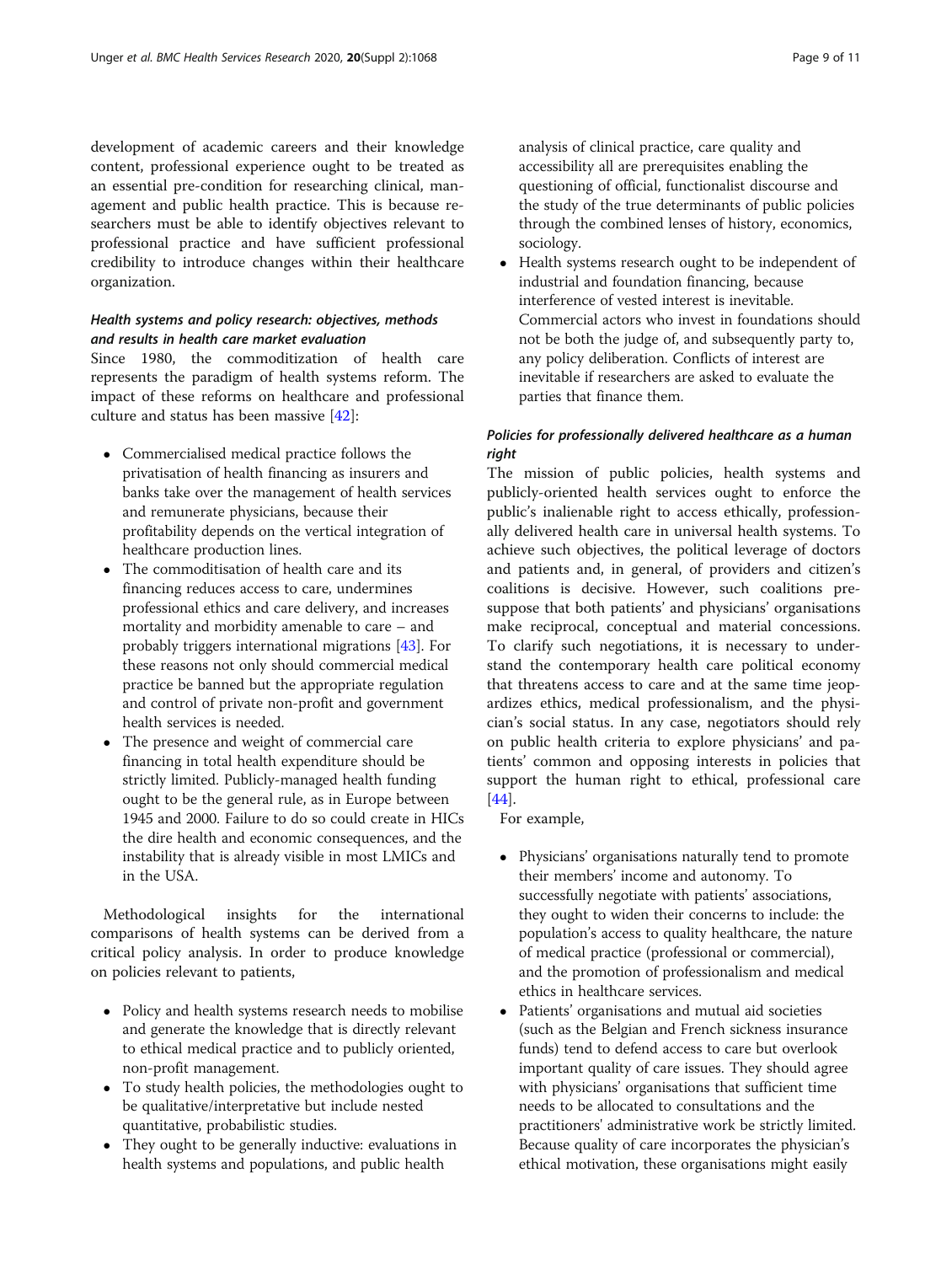<span id="page-9-0"></span>be persuaded that professional autonomy and the physician's facilitating role in inter-professional teams is essential to care excellence. Doctors' remuneration ought to be of an acceptable level in public service; and non-clinical, medical activities (such as continuing medical education; audits and evaluation; coaching and technical supervision; team work; and clinical coordination) should be appropriately financed.

If individual and collective healthcare delivery is to be effective, clinical medicine and public health should be integrated in practice and theory. Health care commoditisation, financing and the emergence of artificial intelligence alter the historical mission of medicine and challenge the status of physicians and other health professionals, with major epidemiological and demographic implications. Self-interest jeopardises professional ethics. Rapid changes in the ecosystem can quickly make whole strands of medical knowledge obsolete. As a result, a weakened medical professionalism undermines the human right to good health care.

## Conclusion

These factors call for changes in the medical culture to support and strengthen those healthcare tasks that AI cannot do, or cannot do well in practice, because AI programmes cannot be empathetic and ethical or deliver biopsychosocial care.

Public policies should sustain the professionalism and intangible motivation of physicians with customised, socially- and professionally-oriented health service management.

To optimise physicians' personal impact on population health, medical professionalism and ethics should be revisited, with a focus on the accessibility of care, the professionals' code of ethics and doctor motivation. The same criteria should apply to health care management and policy, medical education and research. All should address the professional's need for personal development, empathy and altruistic benevolence.

Finally, doctors' associations concerned with ethical medical issues should join forces with mutual aid societies, and other patients' organisations concerned with universal access to care, to design sound and humane policy proposals and then use their influence to bring these policies to the attention of political parties and to the forefront of societal debate.

#### Abbreviations

AI: Artificial intelligence; EBM: Evidence-based medicine; GP: General practitioner; HMO: Health maintenance organization; LMIC: Low and middle income countries; PPO: Preferred providers organization; TB: Tuberculosis

#### Acknowledgements

We are indebted to Professor Em. Jan De Maeseneer (Department of Public Health and Primary Care, University of Ghent); Professor John Frank (Chair of Public Health Research and Policy, Usher Institute, University of Edinburgh); and Professor Claudio Schuftan (Department of Public Health, Johns Hopkins University). They provided pivotal inputs to the present manuscript. Gabrielle Leyden and Paul Vine gave a thorough editorial assistance. No error can be attributed to them.

### About this supplement

This article has been published as part of BMC Health Services Research Volume 20 Supplement 2, 2020: "The Physician and Professionalism Today: Challenges to and strategies for ethical professional medical practice". The full contents of the supplement are available online at [https://bmchealthservres.](https://bmchealthservres.biomedcentral.com/articles/supplements/volume-20-supplement-2) [biomedcentral.com/articles/supplements/volume-20-supplement-2.](https://bmchealthservres.biomedcentral.com/articles/supplements/volume-20-supplement-2)

#### Authors' contributions

The author(s) read and approved the final manuscript.

#### Funding

Publication of this supplement is funded by the Institute of Tropical Medicine, Antwerp, Belgium.

#### Availability of data and materials

Data sharing is not applicable to this article as no datasets were generated or analysed during the current study.

#### Ethics approval and consent to participate

Not Applicable (this manuscript does not involve human participants, human data or human tissue)

### Consent for publication

Not Applicable (this manuscript does not contain any individual person's data).

## Competing interests

The authors declare that they have no competing interests.

#### Author details

<sup>1</sup>Department of Public Health, Institute of Tropical Medicine, Nationalestraat 155, B-2000 Antwerp, Belgium. <sup>2</sup>Office de la Naissance et de l'Enfance, French Community of Belgium, Chaussée de Charleroi 95, B-1060 Brussels, Belgium. <sup>3</sup>Département de Médecine Générale, Université Libre de Bruxelles, Route de Lennik, 808, BP 612/1, B-1070 Brussels, Belgium.

#### Published: 9 December 2020

#### References

- 1. Nolte E, Scholz R, Shkolnikov V, McKee M. The contribution of medical care to changing life expectancy in Germany and Poland. Soc Sci Med. 2002; 55(11):1905–21.
- 2. Kruk ME, Gage AD, Joseph NT, Danaei G, García-Saisó S, Salomon JA. Mortality due to low-quality health systems in the universal health coverage era: a systematic analysis of amenable deaths in 137 countries. Lancet. 2018; 392:2203–12.
- 3. [https://ec.europa.eu/health/expert\\_panel/sites/expertpanel/files/docsdir/](https://ec.europa.eu/health/expert_panel/sites/expertpanel/files/docsdir/024_defining-value-vbhc_en.pdf) [024\\_defining-value-vbhc\\_en.pdf.](https://ec.europa.eu/health/expert_panel/sites/expertpanel/files/docsdir/024_defining-value-vbhc_en.pdf) Accessed 13 Sept 2020.
- 4. Pellegrino ED, Thomasma DC. The virtues in medical practice. New York: Oxford University Press; 1993.
- 5. Willems S, De Maesschalck S, Deveugele M, Derese A, De Maeseneer J. Socio-economic status of the patient and doctor–patient communication: does it make a difference? Patient Educ Couns. 2005;56(2):139–46.
- 6. Litorp H, Kidanto HL, Rööst M, et al. Maternal near-miss and death and their association with caesarean section complications: a cross-sectional study at a university hospital and a regional hospital in Tanzania. BMC Pregnancy Childbirth. 2014;14:244.
- 7. UNICEF, World Health Organization, United Nations Population Fund (UNFPA). Guidelines for monitoring the availability and use of obstetric services. New York: UNFPA; 1997.